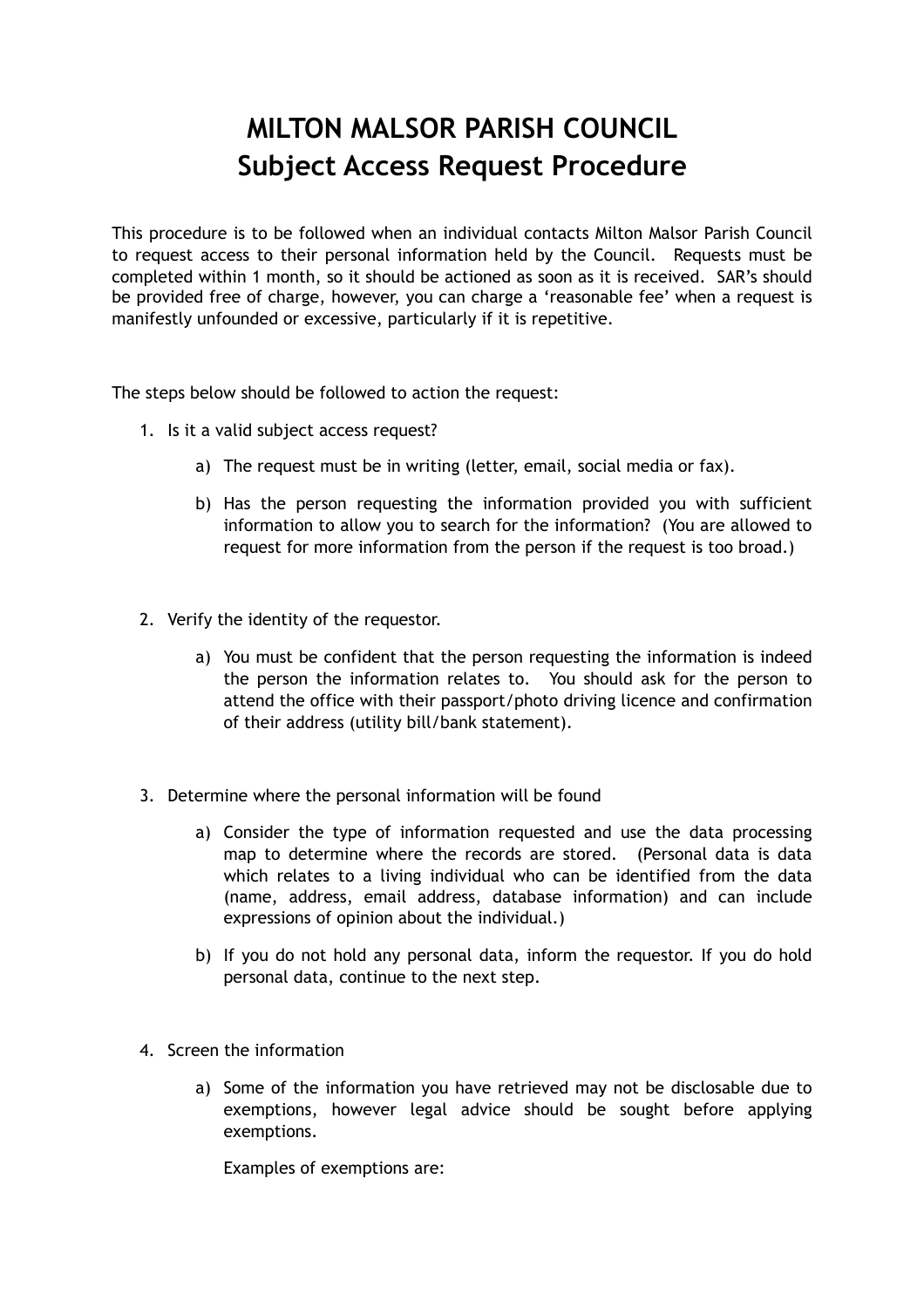- References you have given
- Publicly available information
- Crime and taxation
- Management information (restructuring/redundancies)
- Negotiations with the requestor
- Regulatory activities (planning enforcement, noise nuisance)
- Legal advice and proceedings
- Personal data of third parties
- 5. Are you able to disclose all the information?
	- a) In some cases, emails and documents may contain the personal information of other individuals who have not given their consent to share their personal information with others. If this is the case, the other individual's personal data must be redacted before the SAR is sent out.
- 6. Prepare the SAR response (using the sample letters at the end of this document) and make sure to include as a minimum the following information:
	- a) the purposes of the processing;
	- b) the categories of personal data concerned;
	- c) the recipients or categories of recipients to whom personal data has been or will be disclosed, in particular in third countries or international organisations, including any appropriate safeguards for transfer of data;
	- d) where possible, the envisaged period for which personal data will be stored, or, if not possible, the criteria used to determine that period;
	- e) the existence of the right to request rectification or erasure of personal data or restriction of processing of personal data concerning the data subject or to object to such processing;
	- f) the right to lodge a complaint with the Information Commissioners Office ("ICO");
	- g) if the data has not been collected from the data subject: the source of such data;
	- h) the existence of any automated decision-making, including profiling and any meaningful information about the logic involved, as well as the significance and the envisaged consequences of such processing for the data subject.

Be sure to also provide a copy of the personal data undergoing processing.

All SAR's should be logged to include the date of receipt, identity of the data subject, summary of the request, indication of if the Council can comply, date information is sent to the data subject.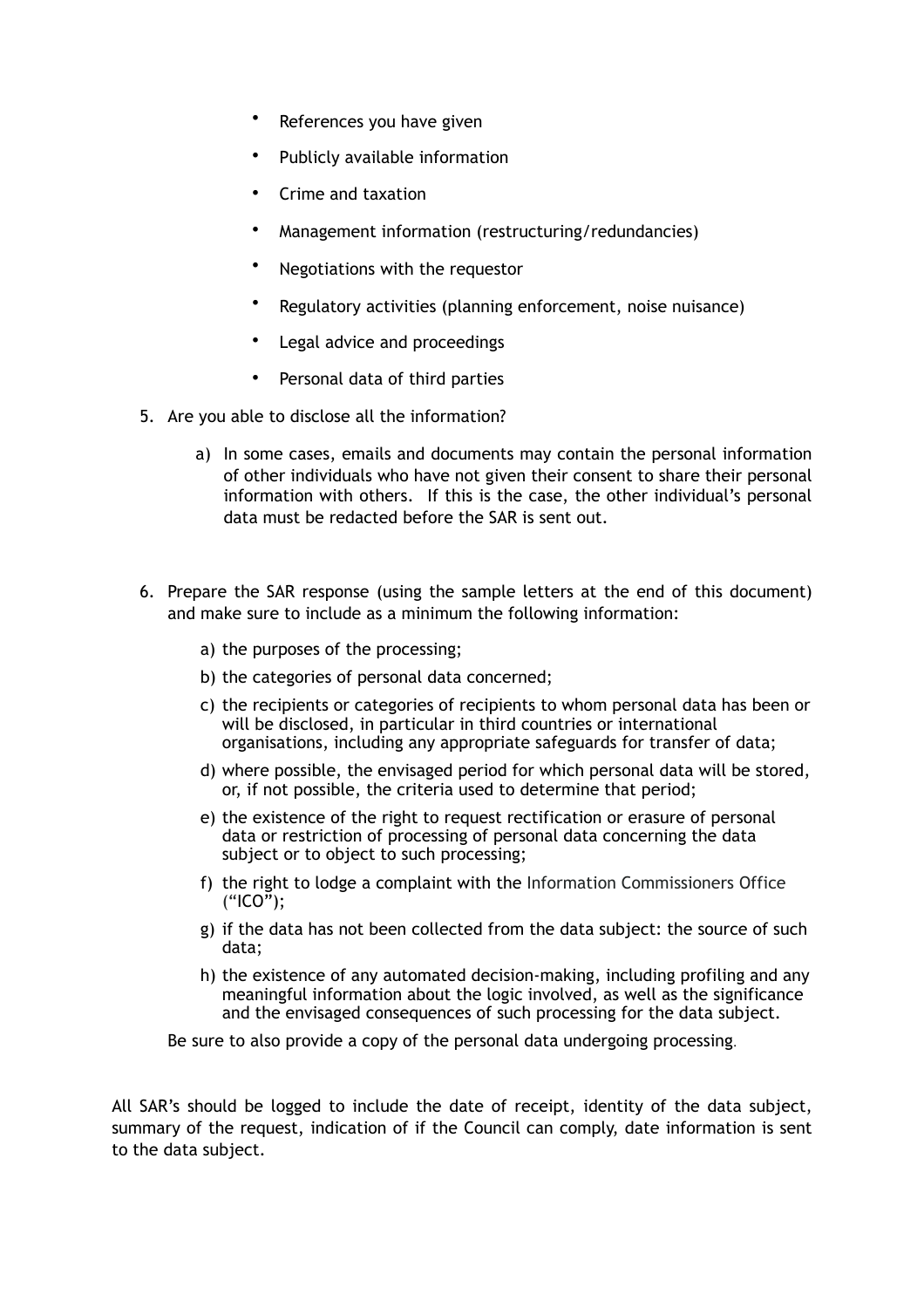Sample letters:

# **Replying to a subject access request providing the requested personal data**

 "[Name] [Address] [Date]

Dear [Name of data subject]

#### **Data Protection subject access request**

Thank you for your letter of *[date]* making a data subject access request for *[subject]*. We are pleased to enclose the personal data you requested.

Include 6(a) to (h) above.

Copyright in the personal data you have been given belongs to the council or to another party. Copyright material must not be copied, distributed, modified, reproduced, transmitted, published or otherwisemade available in whole or in part without the prior written consent of the copyrightholder.

Yours sincerely"

# **Release of part of the personal data, when the remainder is covered by an exemption**

"[Name] [Address]

[Date]

Dear [Name of data subject]

#### **Data Protection subject access request**

Thank you for your letter of *[date]* making a data subject access request for *[subject]*. To answer your request we asked the following areas to search their records for personal data relating to you:

[List the areas]

I am pleased to enclose *[some/most]* of the personal data you requested. *[If any personal data has been removed]* We have removed any obvious duplicate personal data that we noticed as we processed your request, as well as any personal data that is not about you. You will notice that *[if there are gaps in the document]* parts of the document(s) have been blacked out. *[OR if there are fewer documents enclose]* I have not enclosed all of the personal data you requested. This is because *[explain why it is exempt]*.

Include 6(a) to (h) above.

Copyright in the personal data you have been given belongs to the council or to another party. Copyright material must not be copied, distributed, modified, reproduced, transmitted, published, or otherwisemade available in whole or in part without the prior written consent of the copyrightholder.

Yours sincerely"